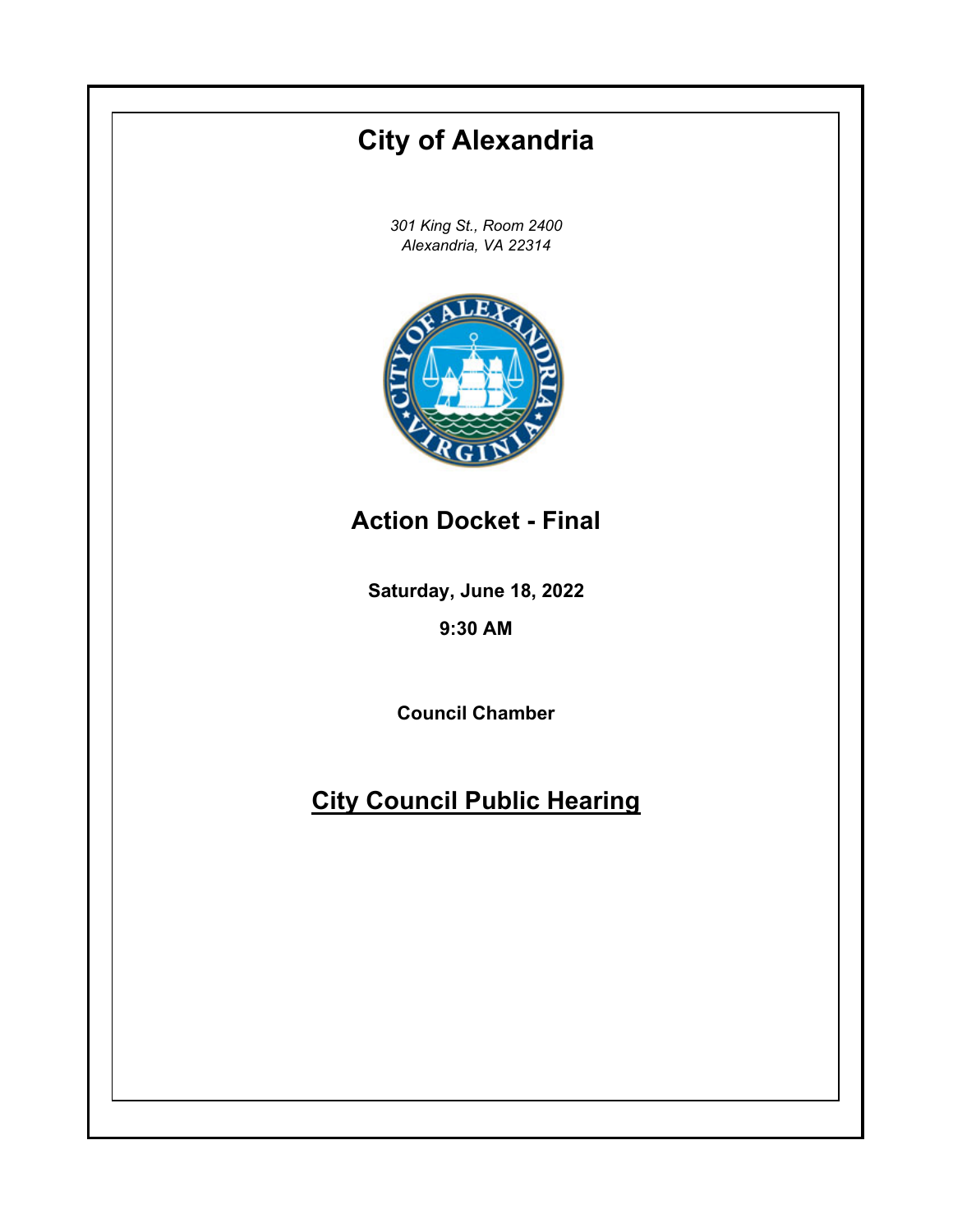**The June 18, 2022 Public Hearing Meeting of the Alexandria City Council is being held in the Council Chamber (301 King Street, Alexandria, Virginia, 22314) and electronically. Members of City Council and staff are participating either in-person or from a remote location through video conference call on Zoom webinar. The meeting can be accessed by government channel 70, streaming on the City's website, and can be accessed via Zoom by the following link:**

**Registration: https://zoom.us/webinar/register/WN\_t6Dj\_yvRTyuf1vhWPJyxZA Webinar ID: 990 9589 6474 Webinar Passcode: 501291 Dial-in number: 301-715-8592**

**If you use the Zoom webinar application, please be sure you have updated the application to the latest version for the best results. If you are unable to access the Zoom webinar, please use the Dial-In number to access the meeting.**

### **\*\*\*PLEASE LOG-IN EARLY IF POSSIBLE\*\*\***

**Links:**

**Meeting Agenda and Live Webcast The meeting will be webcast live and video and audio recordings will be available a few days after the meeting.**

### **Zoom Registration Form**

**If you wish to use Zoom to watch the meeting or to address Council, you must register first. Those wishing to address Council should also submit a Speaker's Form using the link below.**

### **Speaker's Form**

**https://survey.alexandriava.gov/s3/2020-VIRTUAL-City-Council-Speakers-For m**

**Those wishing to address Council should submit a Speaker's Form (see above).**

**Submission of written statements is encouraged. Please sign up after the docket is created and posted and you are able to verify the meeting date on the City's website.**

**If the docket is not posted, you will have to return at a later date to complete**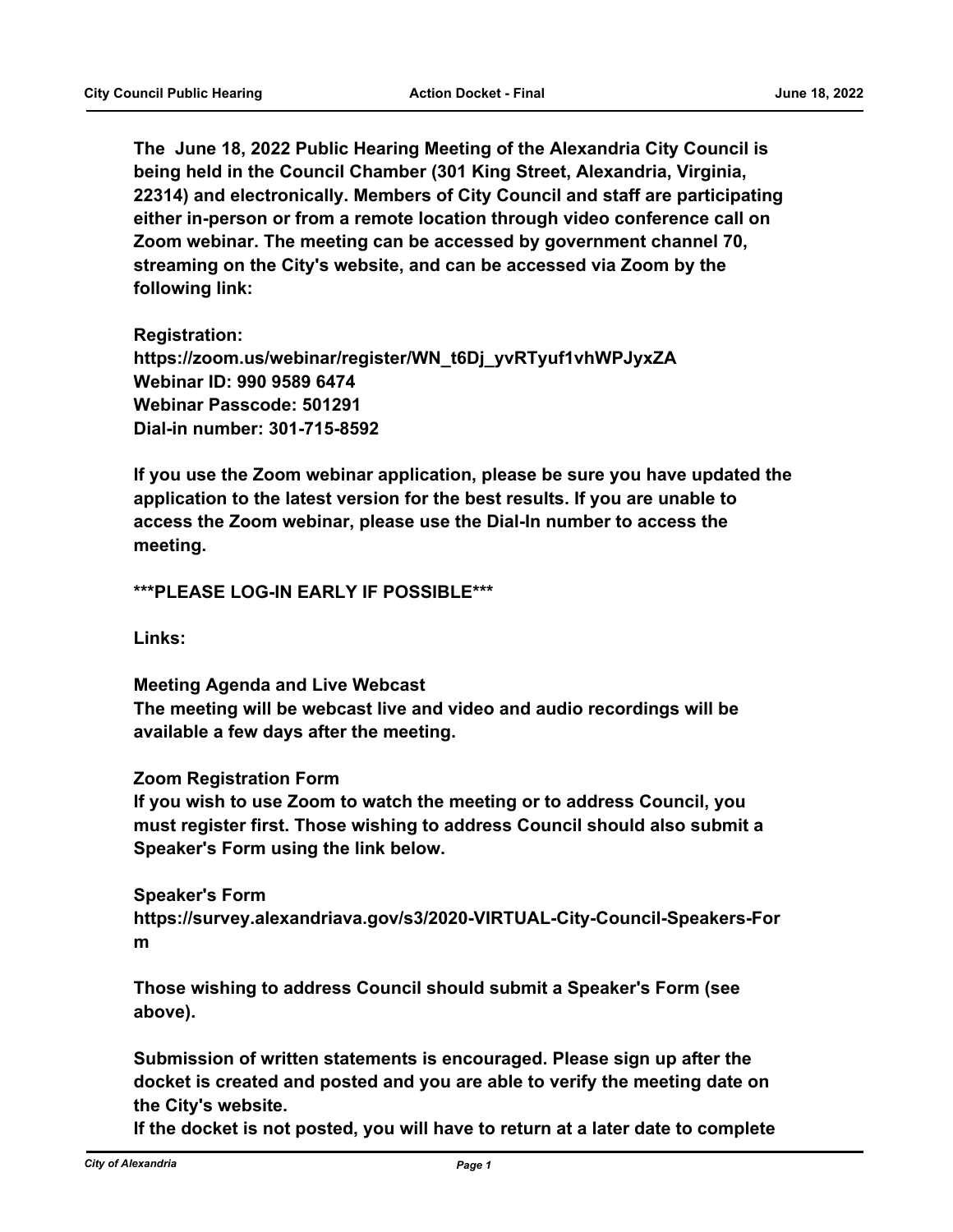**the speaker's form in order to speak at a Council meeting.**

**Public Comment will be received at this meeting.**

**All persons wishing to speak before City Council must complete a Speaker's Form. If You have prepared statement or a written comments for the record you may email it to the City Clerk at CouncilComment@alexandriava.gov.**

**Speakers are encouraged to submit their written comments to the City Clerk.**

**\*\*\*\*\***

**Individuals requiring translation services should contact the City Clerk and Clerk of Council at gloria.sitton@alexandriava.gov or at 703.746.4550. We request that you provide a 48-hour notice so that the proper arrangements may be made. Please specify the language for translation when you make the request.**

**Las personas que requieran servicios de traducción deben comunicarse con el Secretario de la Ciudad y el Secretario del Consejo en gloria.sitton@alexandriava.gov o al 703.746.4550. Le solicitamos que proporcione un aviso de 48 horas para que se puedan hacer los arreglos necesarios. Por favor, especifique el idioma de traducción cuando realice la solicitud.**

**\*\*\*TAKE NOTICE: City Council will take a lunch break in the middle of the docket at a reasonable time when the agenda allows for a break.\*\*\***

**\*\*\*\*\***

# **I. OPENING**

**1. Calling the Roll.**

*Mayor Wilson called the meeting to order and the City Clerk called the roll. All members of Council were present with Councilman Aguirre and Councilman Chapman arriving during the public discussion period.*

### **2. Public Discussion Period**

**[This period is a public comment period on items not listed on the agenda. The first 15 speakers will speak at the beginning of the meeting. Any remaining speakers will be heard at the conclusion of the docketed items.]**

*The following persons participated in the public discussion period:*

*1. David Byrd, Alexandria, spoke about working with Council to solve the housing*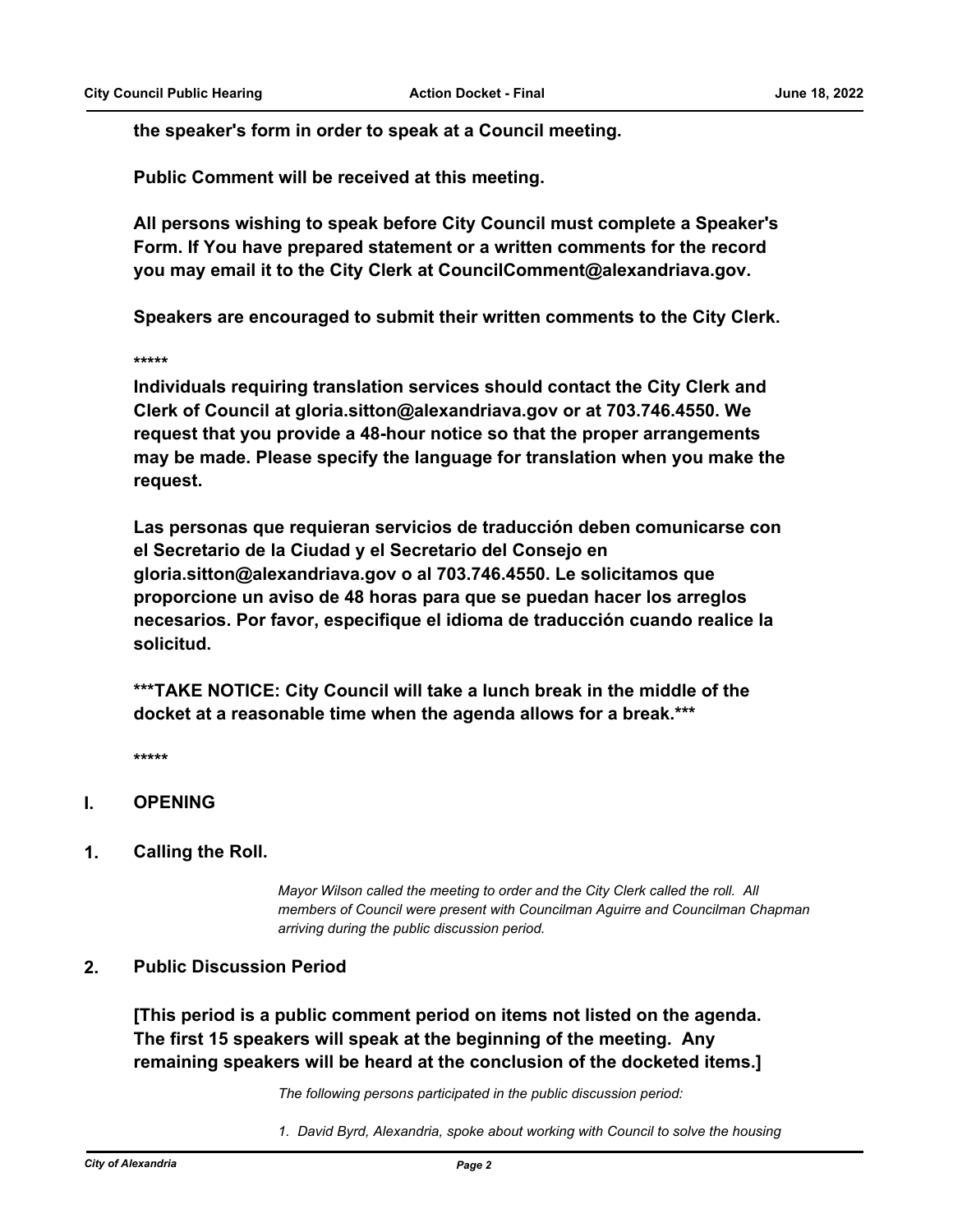*crisis in the region and in the City.*

*2. Janice Grenadier, Alexandria, spoke about issues with the courts and law enforcements*

*3. Estela Herrera, Alexandria, spoke to Council about living conditions at the Ladrey Building and requested assistance in working with ARHA from Council.*

# **II. REPORTS OF BOARDS, COMMISSIONS AND COMMITTEES**

# **ACTION CONSENT CALENDAR (3-6)**

# **Planning Commission**

| 3. | 22-1330 | Zoning Text Amendment #2022-00008                                                       |
|----|---------|-----------------------------------------------------------------------------------------|
|    |         | (A) Initiation of a text amendment and (B) public hearing and consideration of a text   |
|    |         | amendment to the zoning ordinance to amend various sections of Article II to            |
|    |         | correct technical errors, to clarify open space and floor area regulations as related   |
|    |         | to accessory structures, and to define principal building; to amend section 7-103 to    |
|    |         | allow certain accessory structures forward of a front building wall for non-residential |
|    |         | lots; to amend sections 7-301 and 12-213 to clarify language related to home            |
|    |         | occupation limitations; to amend section 7-902 to clarify language related to zone      |
|    |         | transition setbacks; to amend section 11-1302 to specify what is authorized by          |
|    |         | special exception approval; and to amend section 12-102 to correct a technical          |
|    |         | error related to residential reuse.                                                     |
|    |         | Staff: City of Alexandria, Department of Planning & Zoning                              |
|    |         | Planning Commission Action: Recommended Approval 7-0                                    |
| 4. | 22-1328 | Special Use Permit #2022-00024                                                          |
|    |         | 1101 King Street                                                                        |
|    |         | Public Hearing and consideration of a request for a Special Use Permit for a            |
|    |         | conversion from nonresidential to residential use for the upper floors of an existing   |
|    |         | building including a parking reduction; zoned KR/King Street urban retail.              |
|    |         | Applicant: AREP SOF III King Street LLC, represented by Kenneth W. Wire,                |
|    |         | attorney                                                                                |
|    |         | Planning Commission Action: Recommended Approval 7-0                                    |
| 5. | 22-1331 | Rezoning #2022-00002                                                                    |
|    |         | 31 and 33 East Bellefonte Avenue                                                        |
|    |         | Public Hearing and consideration of a request for an amendment to the official          |
|    |         | zoning map to change the zone from R-2-5/Single- and two-family to                      |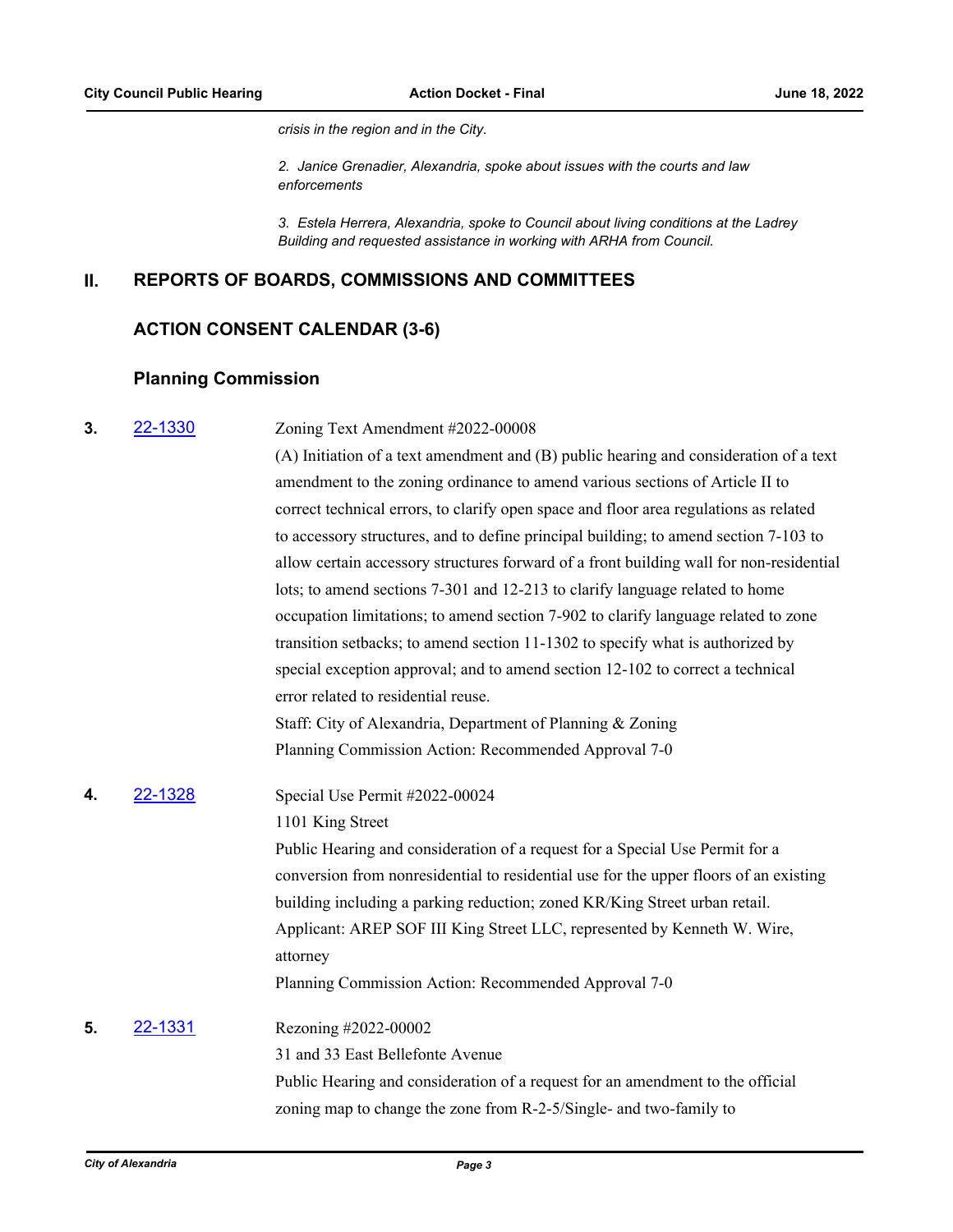RB/Townhouse; zoned R-2-5/Single- and two-family. Applicant: Megan Lantz, Catterson Oh, and Michelle Taylor, represented by Kim Robbert Planning Commission Action: Recommended Approval 6-1

**6. [22-1329](http://alexandria.legistar.com/gateway.aspx?m=l&id=/matter.aspx?key=14927)** Development Special Use Permit #2021-10022

3120 Colvin Street - Colvin Street Garage

Public Hearing and consideration of a request for a Development Special Use

Permit and Site Plan with modifications to construct a 2-story commercial building for general auto repair and a warehouse, including a Special Use Permit to increase

the Floor Area Ratio to 0.96; zoned: I/Industrial.

Applicant: Khanh Nguyen

Planning Commission Action: Recommended Approval 7-0

# **END OF ACTION CONSENT CALENDAR**

*City Council approved the consent calendar, with the exception of items #4 and #5, which were considered under separate motion. The approval was as follows:* 

*3. City Council approved the Planning Commission recommendation.*

*4. City Council approved the Planning Commission recommendation. (separate motion)*

*5. City Council approved the Planning Commission recommendation. (separate motion)*

*6. City Council approved the Planning Commission recommendation.*

# **III. ROLL-CALL CONSENT CALENDAR (7-11)**

**7. [22-1223](http://alexandria.legistar.com/gateway.aspx?m=l&id=/matter.aspx?key=14821)** Public Hearing, Second Reading and Final Passage of an Ordinance to amend and reordain Section 5-602(A) (COORDINATED DEVELOPMENT DISTRICTS CREATED, CONSISTENCY WITH MASTER PLAN, REQUIRED APPROVALS) of the City of Alexandria Zoning Ordinance, in accordance with the text amendment heretofore approved by city council as Text Amendment No. 2022-00002 (Implementation Ordinance for Text Amendment No. 2022-00002 associated with Eisenhower East Block 23 approved by City Council on May 14, 2022). [ROLL-CALL VOTE]

### **8.** [22-1287](http://alexandria.legistar.com/gateway.aspx?m=l&id=/matter.aspx?key=14885)

Public Hearing, Second Reading and Final Passage of an Ordinance to Amend and Reordain Chapter 8 (Parking and Traffic Regulations) of Title 5 (Transportation and Environmental Services) of the Code of the City of Alexandria, Virginia, 1981, as amended. [ROLL-CALL VOTE]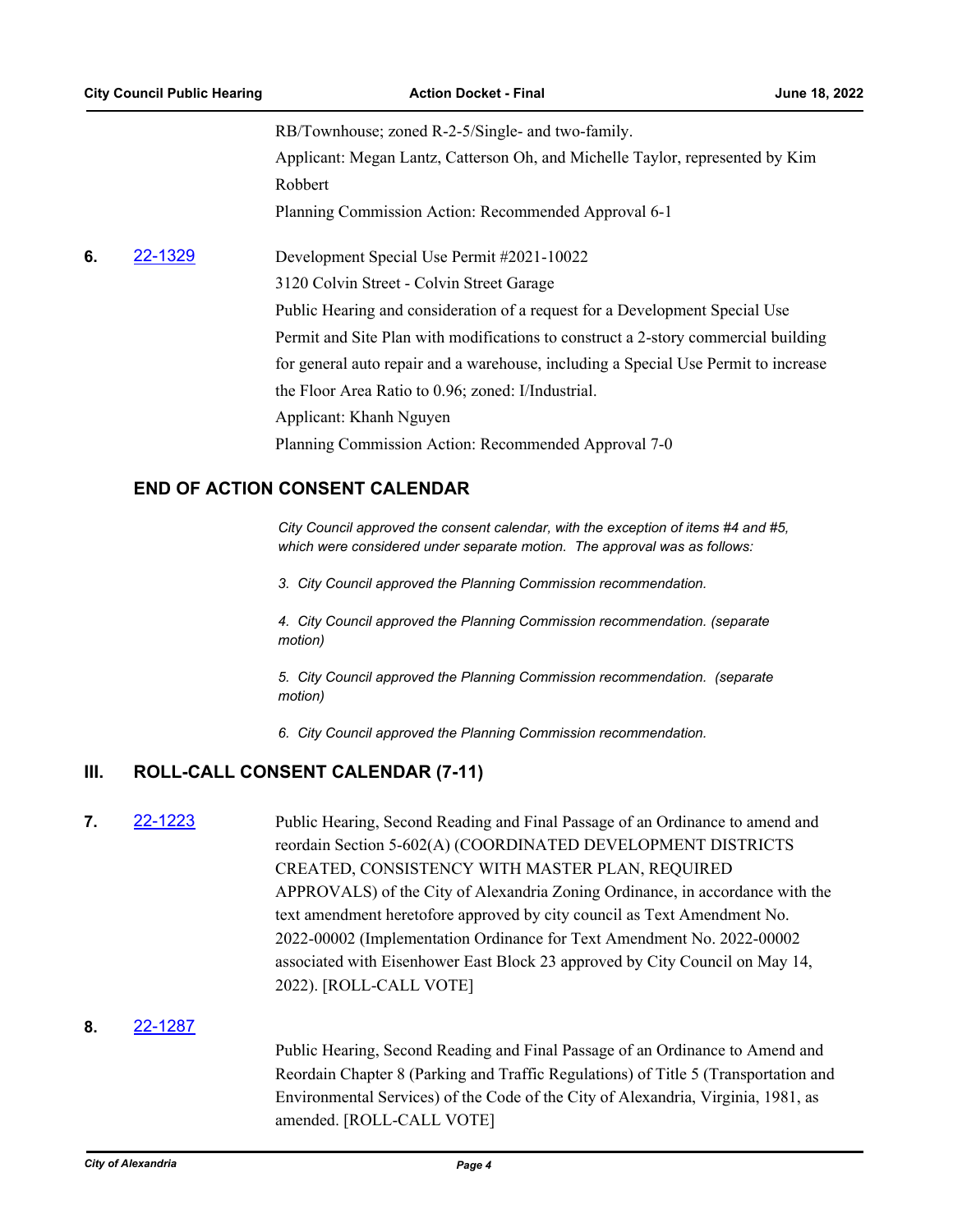| and Empowering the Issuance, Sale and Delivery of General Obligation Bonds to  |
|--------------------------------------------------------------------------------|
| Finance City and Schools Capital Projects and to Refund Certain Outstanding    |
|                                                                                |
|                                                                                |
|                                                                                |
|                                                                                |
| Public Hearing, Second Reading and Final Passage of an Ordinance to vacate two |
|                                                                                |
|                                                                                |
|                                                                                |
|                                                                                |
| Supplemental Appropriations for the Support of the City Government for Fiscal  |
|                                                                                |
|                                                                                |

# **END OF ROLL-CALL CONSENT CALENDAR**

*City Council approved the roll-call consent calendar, with the exception of items #8 and #11, which were considered under separate motion. The approval was as follows:* 

*7. City Council adopted an ordinance to amend and reordain Section 5-602(A) (COORDINATED DEVELOPMENT DISTRICTS CREATED, CONSISTENCY WITH MASTER PLAN, REQUIRED APPROVALS) of the City of Alexandria Zoning Ordinance, in accordance with the text amendment heretofore approved by city council as Text Amendment No. 2022-00002. (ORD. NO. 5439)*

*8. CIty Council adopted an ordinance to amend and reordain Chapter 8 (Parking and Traffic Regulations) of Title 5 (Transportation Environmental Services) of the Code of the City of Alexandria, Virginia, 1981, as amended and adopted a resolution to allow flexible pricing at parking garages, metered lots, and residential pay by phone blocks. (ORD. NO. 5440 and RES. NO. 3080) (separate motion)*

*9. City Council adopted an ordinance authorizing and empowering the issuance, sale and delivery of general obligation bonds to finance City and Schools Capital projects and to refund certain outstanding bonds of the City. (ORD. NO. 5441)*

*10. City Council adopted an ordinance to make appropriations for the support of the City Government for Fiscal Year 2023. (ORD. NO. 5442)*

*11. City Council adopted an ordinance to vacate two alleys located in the 700 block of North West Street (VAC. NO. 2020-00004). (ORD. NO. 5443)*

*12. City Council adopted an ordinance to make supplemental appropriations for the support of the City Government for Fiscal Year 2022. (ORD. NO. 5444)*

# **IV. REPORTS AND RECOMMENDATIONS OF THE CITY MANAGER**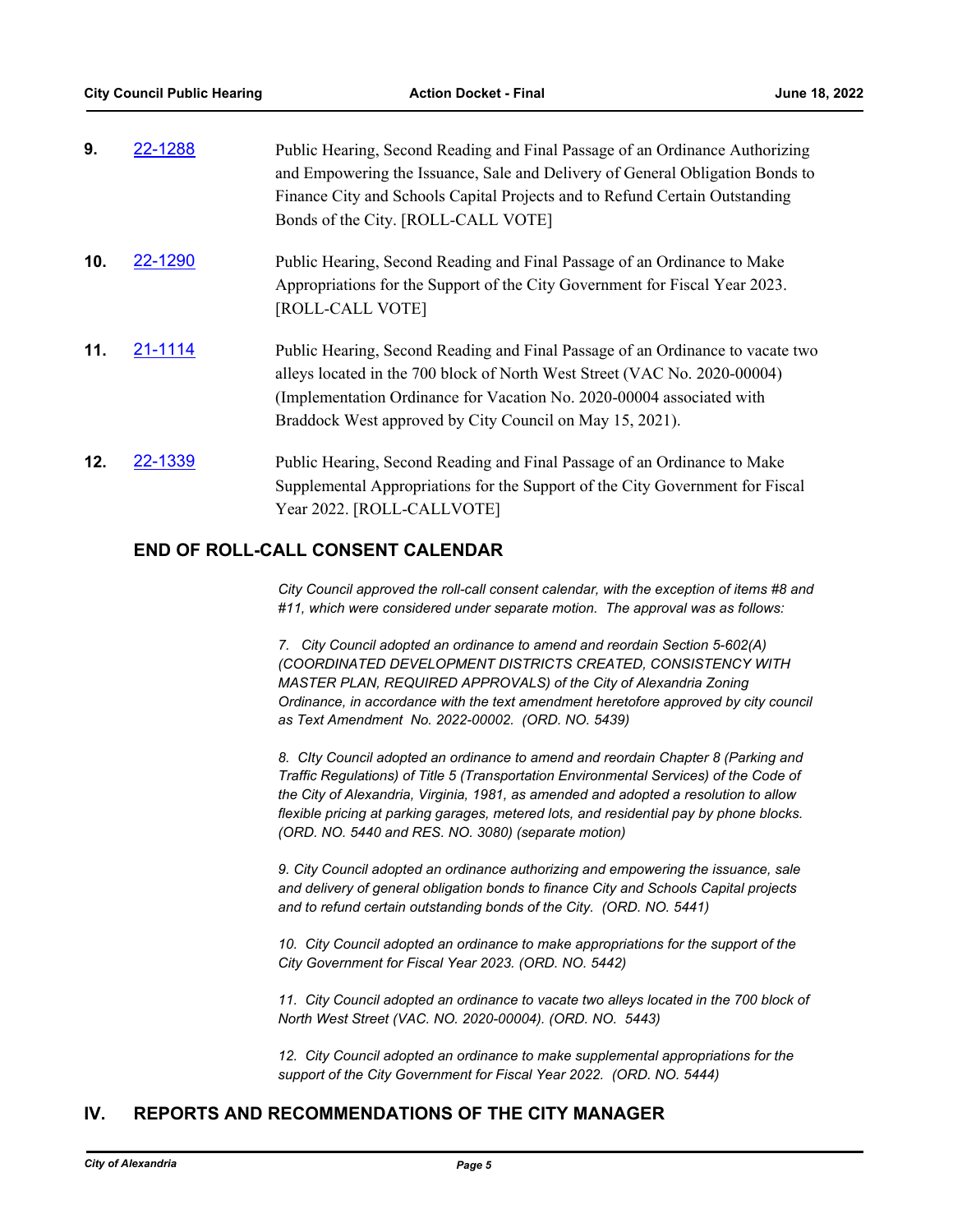| 13. | 22-1307        | Public Hearing and Consideration to Name the City Facility at 4850 Mark Center<br>Drive to honor former Councilwoman Redella S. "Del" Pepper.                                                                                                                                                |
|-----|----------------|----------------------------------------------------------------------------------------------------------------------------------------------------------------------------------------------------------------------------------------------------------------------------------------------|
|     |                | City Council closed the public hearing and approved the recommendation of the City<br>Council Naming Committee to name the City Facility at 4850 Mark Center Drive to<br>honor former Councilwoman Redella S. "Del" Pepper as the Redella S. "Del" Pepper<br>Community Resource Center.      |
| 14. | 22-1308        | Public Hearing and Consideration of a License Extension, Amendment No. 5,                                                                                                                                                                                                                    |
|     |                | between the City of Alexandria and the Tall Ship Providence Foundation for the                                                                                                                                                                                                               |
|     |                | Docking of the Tall Ship Providence in the City Marina.                                                                                                                                                                                                                                      |
|     |                | City Council closed the public hearing and approved the proposed License Extension<br>and authorized the City Manager to execute the twelve month License Extension,<br>Amendment No. 5, with the Tall Ship Providence Foundation.                                                           |
| 15. | 22-1284        | Public Hearing and Consideration of a Lease Agreement Between the City and<br>Jeffrey L. Yates, TR for Use of Public Right of Way Adjacent to 1050 North                                                                                                                                     |
|     |                | Fayette Street.                                                                                                                                                                                                                                                                              |
|     |                | City Council closed the public hearing and approved the proposed two year lease<br>agreement and authorized the City Manager to execute the proposed Lease Agreement<br>with Jeffrey L. Yates, TR.                                                                                           |
| 16. | 22-1292        | Public Hearing and Consideration of a Five-Year License Agreement between the<br>City of Alexandria, Virginia and Harbor Link Virginia, LLC. to install conduits and<br>dark fiber in the City's rights-of-ways but not provide telecommunications service<br>or cable service in the City.  |
|     |                | City Council closed the public hearing and authorized the City Manager to execute the<br>Agreement and to take other actions that are necessary to implement the Agreement.                                                                                                                  |
| 17. | 22-1291        | Public Hearing and Consideration and Approval of a Form Lease for Renewing and<br>Issuing Leases to Artists and Arts Organizations through September 30, 2027 at the<br>Torpedo Factory Art Center located at 105 N. Union Street.                                                           |
|     |                | City Council closed the public hearing and authorized the City Manager, using the form<br>lease, to renew current leases and issue new leases to artists and arts organizations.                                                                                                             |
| 18. | <u>22-1315</u> | Public Hearing and Consideration of extension of License Agreement between the                                                                                                                                                                                                               |
|     |                | City of Alexandria and St. Stephen's and St. Agnes School for the use of the                                                                                                                                                                                                                 |
|     |                | recreational facilities located at Ft. Ward Park.                                                                                                                                                                                                                                            |
|     |                | City Council received the report recommending an extension of the License Agreement<br>for an additional three years between St. Stephens and St. Agnes (SSSA) and the City<br>of Alexandria, closed the public hearing and authorized the City Manager to execute<br>the license agreement. |
| 19. | <u>22-1336</u> | Public Hearing and Consideration of a Lease Agreement Between the City and                                                                                                                                                                                                                   |
|     |                | Sheikh Mohammad Arshad to Use City-owned Property at 206 Strand Street.                                                                                                                                                                                                                      |
|     |                | City Council received the report, closed the public hearing and approved the proposed                                                                                                                                                                                                        |